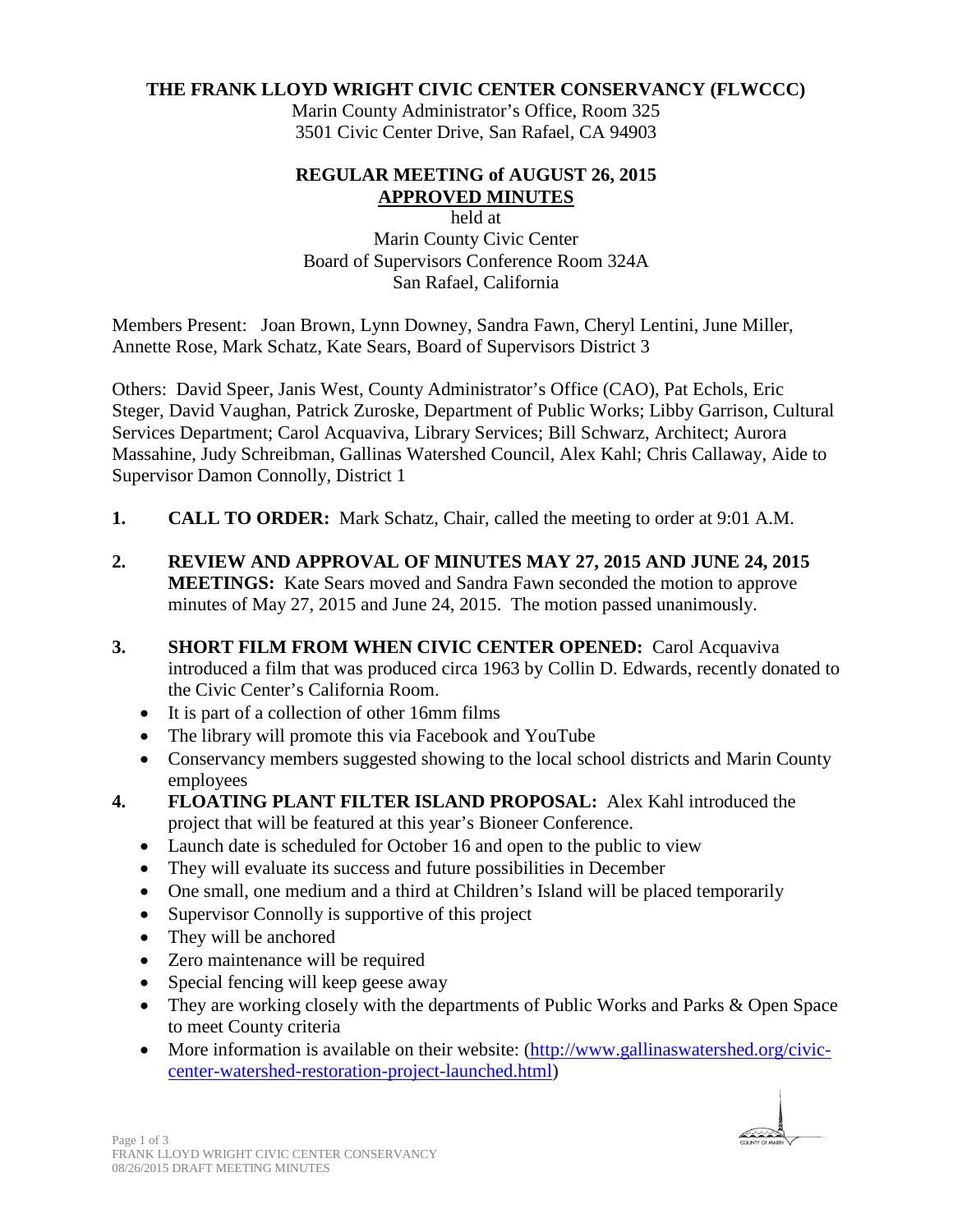- **5. HALL OF JUSTICE MIDDLE ARCH OUTSIDE AMENITIES: BUS STOP BENCH; BIKE RACK; PUBLIC NOTICE SIGN UPDATE:** Pat Echols and David Vaughan provided follow-up information regarding the following:
	- Bus stop upgrade in the north arch suggested a bench be installed due to lack of seating; they are installing one standard bench 6'L x 2'D in collaboration with Marin Transit Authority (MTA) that compliments the overall Civic Center design. More can be installed in the future if needed.
		- o Some Conservancy members suggested installing a bench without the middle divider to accommodate more people.
	- Bike rack designs were presented for the middle arch near the gravel area
		- o Members recommended concrete over the gravel area at the path of travel to reduce the ongoing need for clean-up in the lobby area where it is tracked in, and feather the sidewalk to the paved area
		- o Adding another bike rack was suggested
		- o DPW will bring bike rack options to the Conservancy at a later time after paving the gravel area
	- Public Notice sign will be similar in design to the wooden paper racks on the other side of the entrance. It will be protected from the rain and sun and accessible to view. Conservancy members agreed this will work fine.
- **6. LED & DIFFUSER OPTIONS FOR CIVIC CENTER LIGHT FIXTURES:** Jeanne Miche presented two LED lighting fixtures to replace the current florescent light fixtures throughout the Civic Center.
	- Companies offering the lights meet the criteria:
		- o Lithonia Lighting-2VTL2RT 2'x 2' Relight LED diffuser (tube)
		- o SEESMART-Custom LED thin panel, edge 2'x 2'
	- An insert that fits within the existing frame avoids complete replacement of the fixtures
	- The options will save the County \$23,000 per year in energy costs
	- They are brighter but not too bright for the working environment
	- Comments from members included using a warmer light, suggesting tubes too stark and unattractive, and noting the thin panel style matches the skylight

Kate Sears moved and Sandra Fawn seconded the motion to approve the thin panel fixtures. The motion carried unanimously.

- **7. UPDATE OF WORLD HERITAGE NOMINATION:** David Speer thanked the subcommittee for their planning of the upcoming site visit and collaboration with Cultural Services, and to the maintenance staff who put extra work and enthusiasm into preparing the building for the visit
	- The schedule for Marin County is September 15 arrival of Wessel deJonge of ICOMOS, staff from Fallingwater and the National Parks Service
	- The tour of the Civic Center and review is scheduled for September 16
	- The details and FAQs will be emailed to Conservancy soon; however, he urged members to remain flexible to the needs of the committee
	- Anticipated questions from ICOMOS will be regarding authenticity, management, and preservation